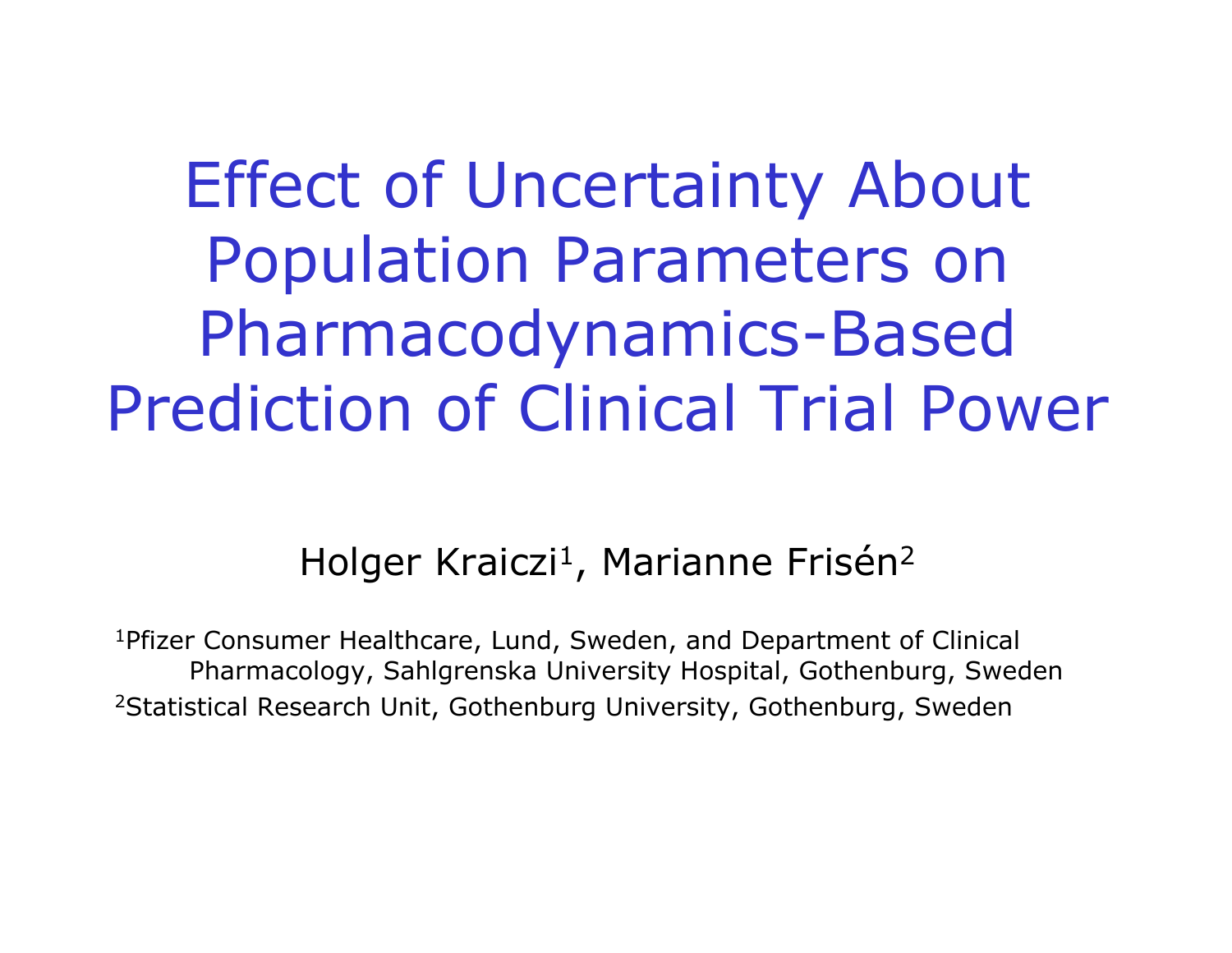# Background

In clinical trial simulation (CTS), uncertainty about input parameters, e.g., population PKPD parameters, will influence the precision and accuracy of the simulation output, e.g., trial power.

However, the impact of uncertainty about single input parameters on the quality of the prediction provided by C TS may vary considerably. In this sense, 'important' parameters, required to be fed into simulations with a high degree of precision to allow reliable C TS outcomes can be distinguished from 'unimportant' parameters, uncertainty about which has no serious consequences for the accuracy and precision of the predicted variable.

If such discrimination is done prior to trial simulations, research resources expen ded to inform C TS can be focused on the 'important' model parameters.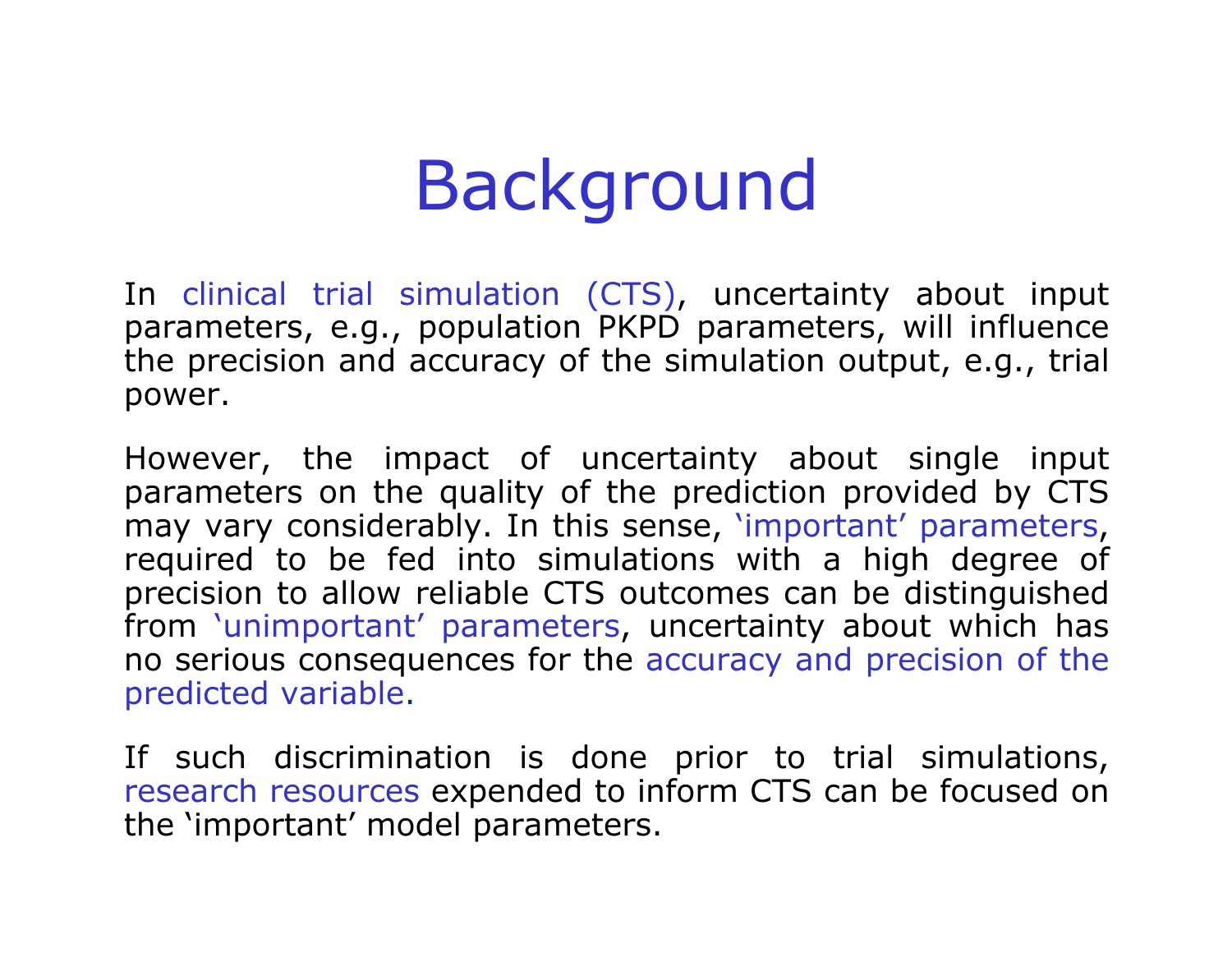# Suggested Method

Given a non-linear model, the importance of input parameters for the precision of a CTS outcome variable can be evaluated with a 3-step procedure:

- 1. Establish a full Bayesian predictive model of the CTS outcome
- 2. Simulate the model at varying input parameter settings using principles of effective experimental design
- 3. Perform variance-based sensitivity analysis to explore the consequences for CTS outcome precision of uncertainty about individual input parameters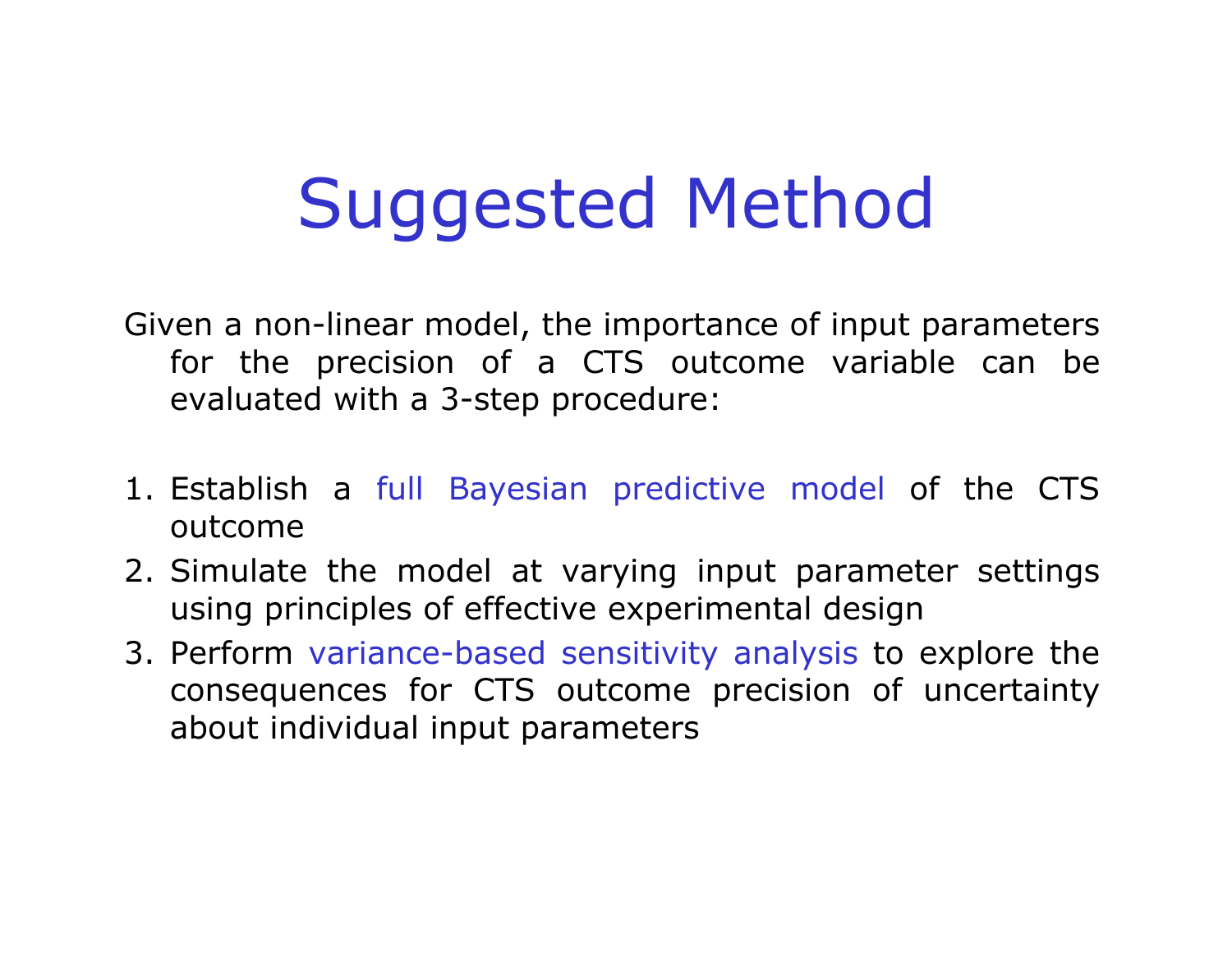# Simulated Example

The approach is exemplified b y application to the design of a completely randomized, placebo-controlled parallelgroups efficacy trial, in which the effect of the study drug is measured as a continuous outcome variable during steady-state conditions. It is assumed that previous learning trials have provided information about the population distribution of clearance and of parameters of a sigmoidal Emax model linking steady state concentration with treatment outcome. To focus on principles, we also assume that the study is performed in a specific stratum of the target population, where no known predictors of PKPD characteristics exist, and that adherence to the trial protocol is perfect. The submodels used for simulations are briefly described below.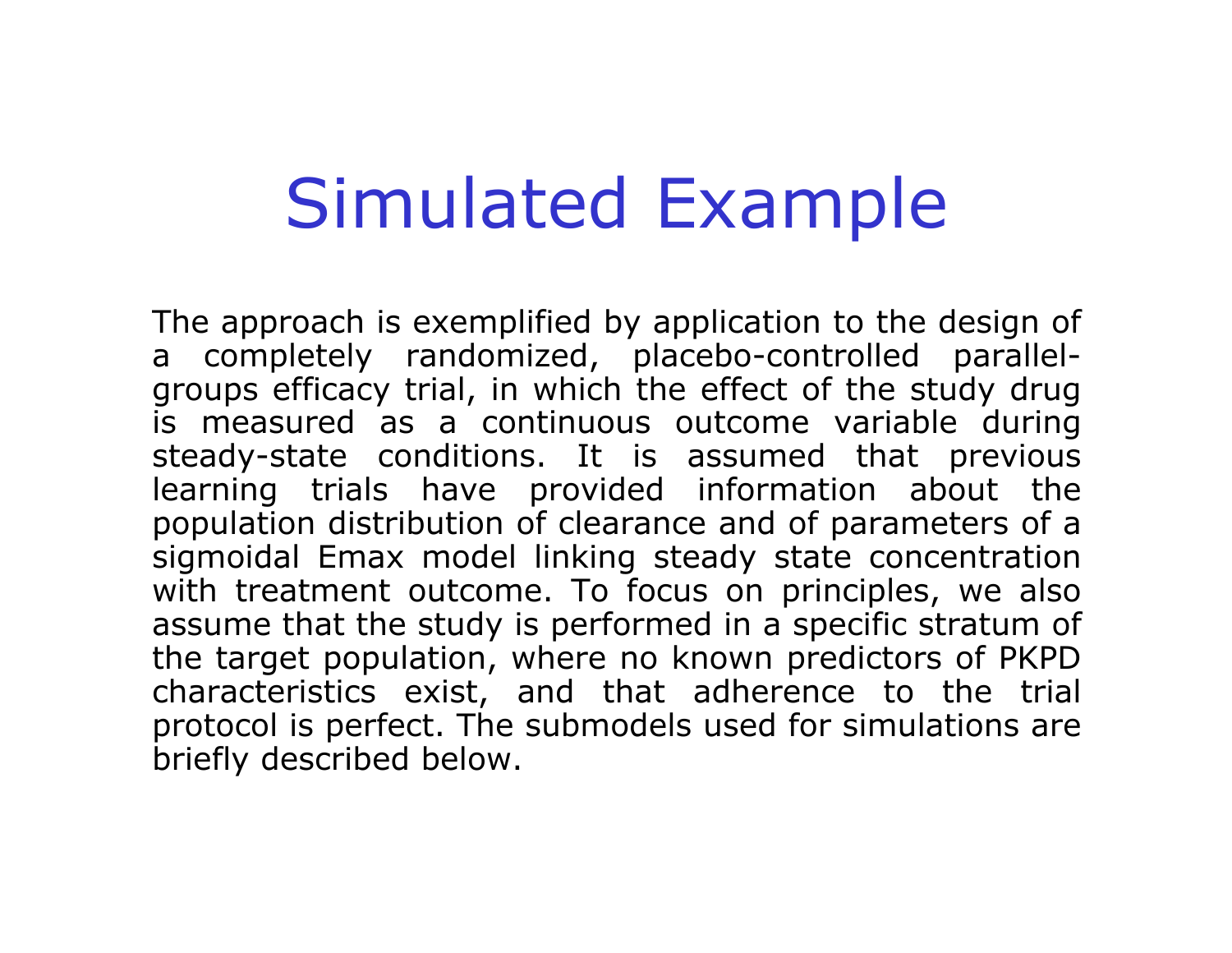### Placebo Outcome Model

#### $R_p = P + e$

- $R_p$  change of the outcome variable from baseline
- P placebo response
- e error-term

#### $\mathsf{P} \;\, \sim \;\, \mathsf{N} \;$   $(\mu_{\mathsf{P}}, \; \sigma_{\mathsf{P}}$ 2 ) and e  $\sim$  N (0,  $\sigma_{\rm e}$ 2 ),

The distribution of P in the population is assumed to be normal with mean  $\mu_{\sf p}$  and variance  $\sigma_{\rm P}$ <sup>2</sup>. The normal error term e and its variance  $\sigma_{\rm e}$ <sup>2</sup> represent the deviation of the measured response from the subject-specific place bo response P due to intraindividual variation, measurement error and model misspecification. The summands are assumed to be independent of each other. Expectation and variance of the total measured response to placebo given  $\mu_{\sf p}$ ,  $\sigma_{\sf p}{}^2$  and  $\sigma_{\sf e}{}^2$  are thus  $\mu_{\sf RP} = {\sf E}$   $({\sf R}_{\sf p} \mid \mu_{\sf p})$ = μ<sub>p</sub>, and  $\sigma_{RP}^2$  = Var (R<sub>p</sub> |  $\sigma_{P}^2$ ,  $\sigma_{e}^2$ ) =  $\sigma_{P}^2$  +  $\sigma_{e}^2$ .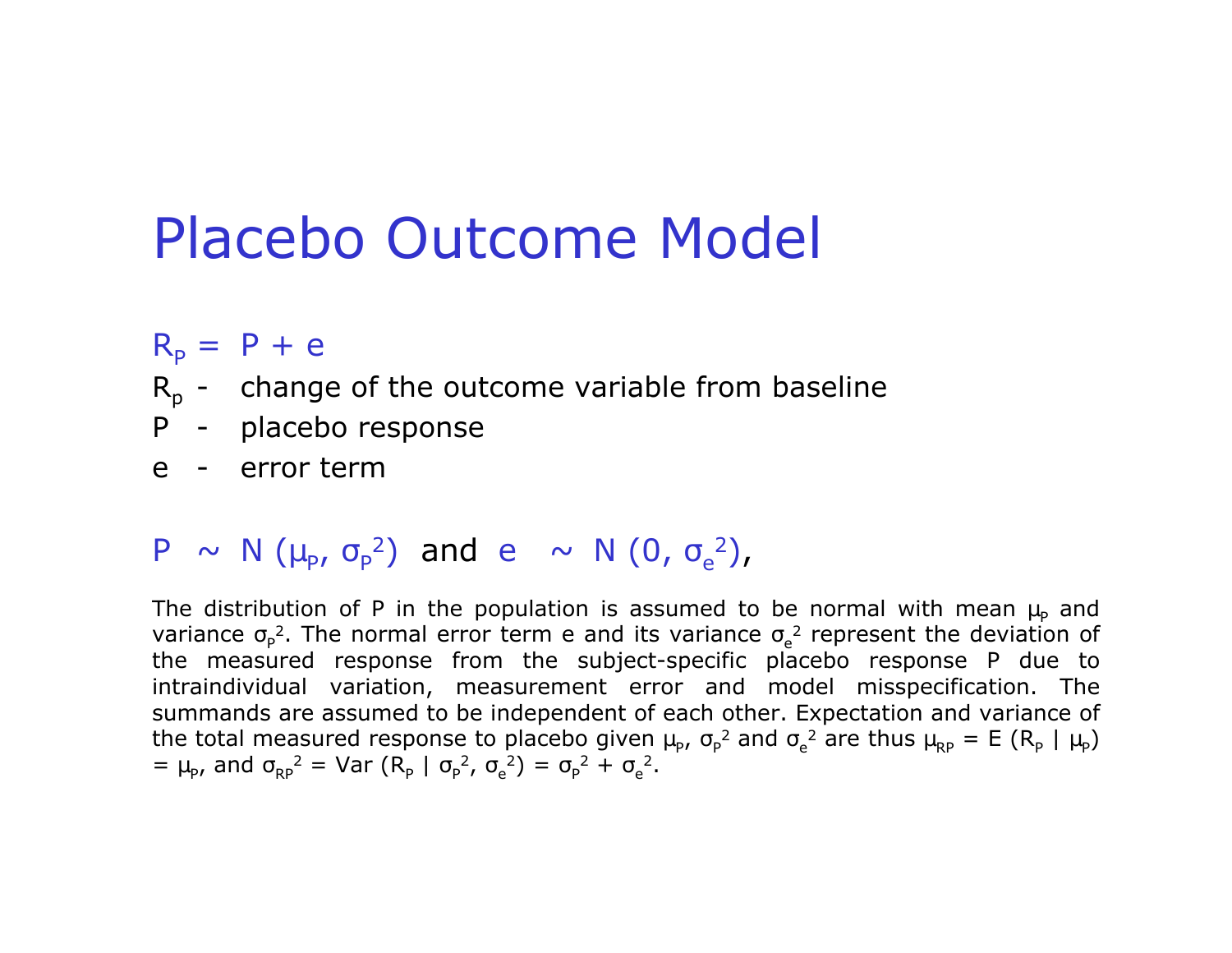## Verum Outcome Model

### $R_A = P + S + e$

- $R_A$  change of the outcome variable from baseline
- S Specific drug effect

The distributions of P and S including their parameters  $\mu_{\sf p}$ ,  $\sigma_{\sf p}^2$  and  $\sigma_{\sf e}^2$  are assumed to be the same as those assumed for the placebo group, as characterized above.

#### $S = Emax / [1 + (EC50 \times Cl / D)^G]$ ]

- Emax Maximum attainable e ffect
- EC50 Concentration producing 50% of Emax
- G- Hill factor
- Cl Clearance
- D- Dose rate (Bioa v ailability is assumed to be 1.)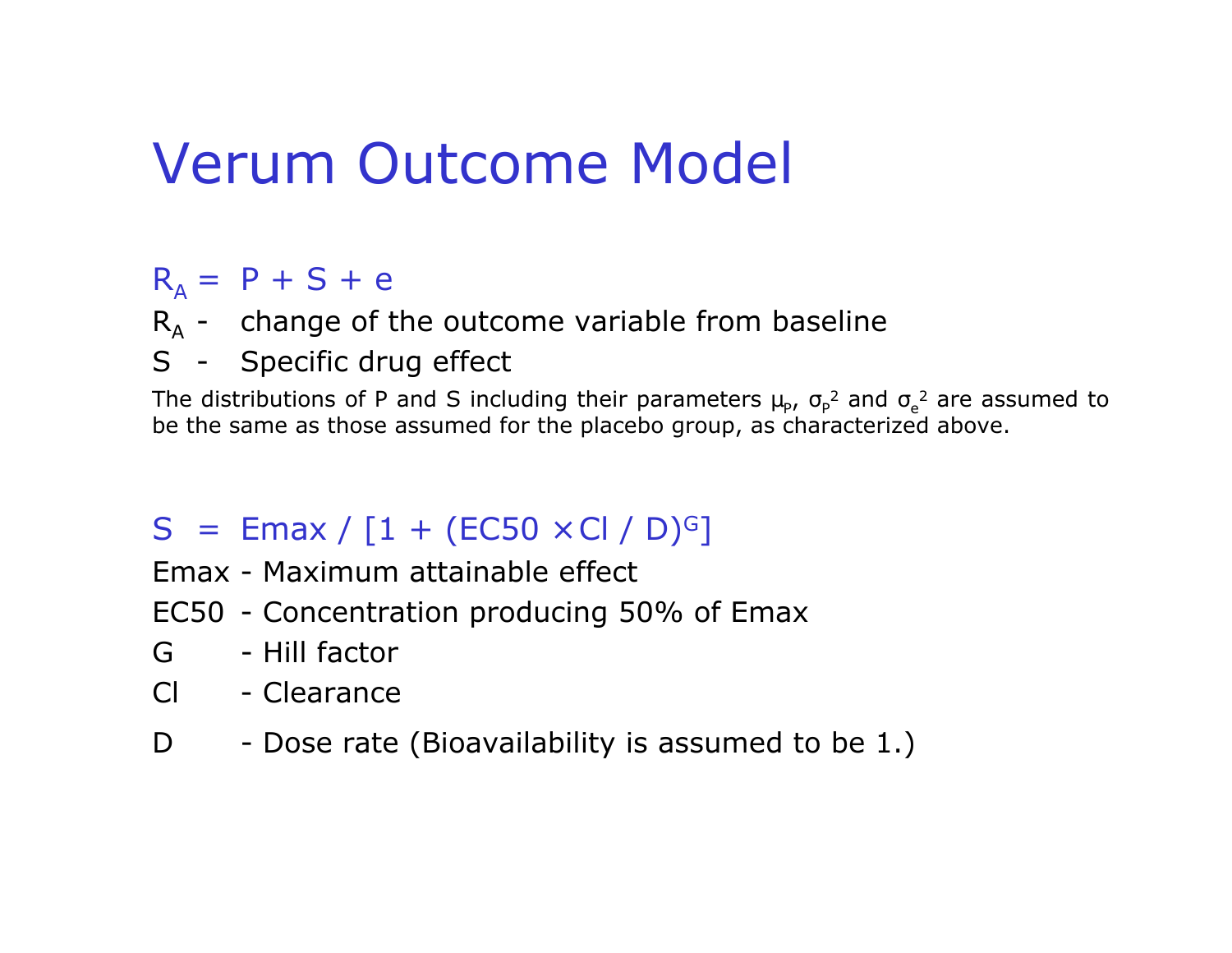### Population PKPD Model

Emax, EC50, G and Cl are assumed to be independe nt, positive variables wit h lognormal population distributions:

### $\theta_\mathsf{PD}$   $\quad$   $\sim$   $\,$  N  $\,(\mu_\mathsf{PD}, \mathsf{diag}(\sigma_\mathsf{PD}{}^2))$

$$
\theta_{PD} = [log(Emax), log(EC50), log(G), log(CI)]^T
$$

 $\mu_{\text{PD}}$  $\mathsf{p} \quad = \quad (\mathsf{\mu_{logEmax}, \, \mu_{logECS0}, \, \mu_{logG}, \, \mu_{logCl})^T}$ 

$$
\sigma_{PD}^2 = (\sigma_{logEmax}^2, \sigma_{logECS0}^2, \sigma_{logG}^2, \sigma_{logCl}^2)^T
$$

Population mean and variance of S are thus given by  $\mu_S=$  E(S| $\mu_{\sf PD}$ ,  $\sigma_{\sf PD}$ 2) =  $\int$ {Emax/[1+(EC50×Cl/D)<sup>G</sup>]} × N( $\theta_{\sf PD}$ |  $\mu_{\sf PD}$ , diag( $\sigma_{\sf PD}$ 2)) d $\theta_{\sf PD}$  and  $\sigma_{\mathsf{S}}$ <sup>2</sup> = V(S|µPD,  $\sigma_{\text{PD}}^2$ ) =  $\int$ {Emax/[1+(EC50×Cl/D)<sup>G</sup>]- $\mu_S$ }<sup>2</sup> × N( $\theta_{\text{PD}}|\mu_{\text{PD}}$ , diag( $\sigma_{\text{PD}}^2$ )) d $\theta_{\text{PD}}$ .

Given  $\mu_{\sf S}$  and  $\sigma_{\sf S}^{-2}$ , expectation and variance of RA, i.e.,  $\mu_{\sf RA}$  and  $\sigma_{\sf RA}^{-2}$ , are now  $\mu_{RA}$  = E (RA |  $\mu_P$ ,  $\mu_S$ ) =  $\mu_P$  +  $\mu_S$  and  $\sigma_{RA}^2$  = Var (RA |  $\sigma_P^2$ ,  $\sigma_S^2$ <sup>2</sup>, σ<sub>e</sub><sup>2</sup>) = σ<sub>p</sub><sup>2</sup> + σ<sub>S</sub>  $^{2} + \sigma_{e}^{2}$ , since i ndep endence of P, S and e is assumed.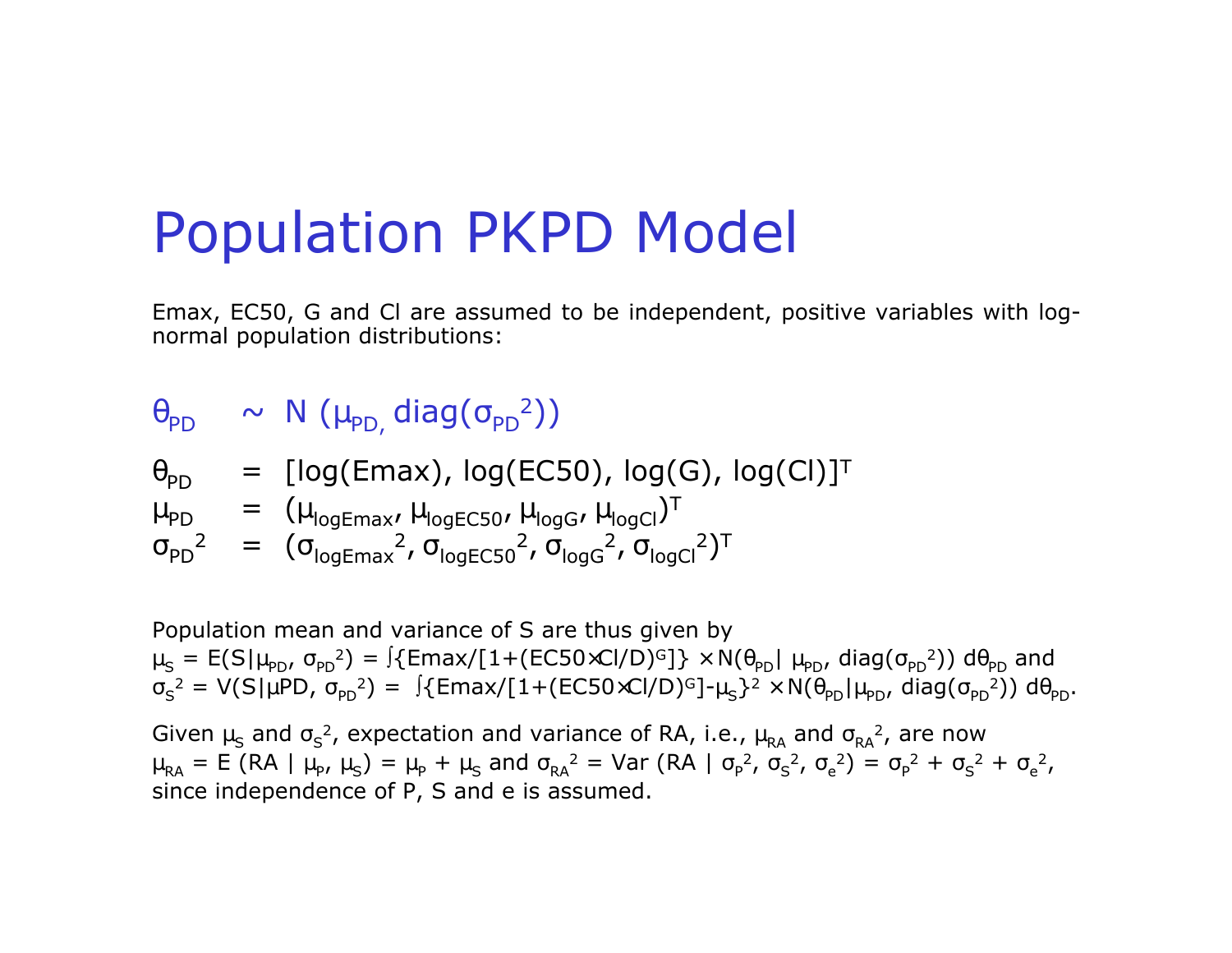## Approximation of Trial Power

 $\mathsf{Power} \quad = \, 1 \, - \, \Phi \, \left( Z_{\overline{1\, \alpha/2}} \, + \, (\mathsf{CWD} \, - \, \mu_{\scriptscriptstyle{\Delta}}) / \sigma_{\scriptscriptstyle{\Delta}} \right) \big)$ Φ- Cumulative standard normal distribution function  $\mathsf{Z}_{1\text{-}\alpha/2}$  -  $\pmod{(1-\alpha/2)}$ -percentile ( $\alpha$  set to  $0.01\Rightarrow \mathsf{Z}_{1\text{-}\alpha/2} = 2.5758)$ CWD - Clinically wor thwhile difference  $\mu_{\Delta}$  =  $\mu_{\text{RA}}$  -  $\mu_{\text{RP}}$  =  $\mu_{\text{S}}$ 

$$
\sigma_{\Delta}^2 = \sigma_{RP}^2/150 + \sigma_{RA}^2/150 = (2\sigma_P^2 + \sigma_S^2 + 2\sigma_e^2) / 150
$$
\n(for a sample size of 150 in both treatment groups)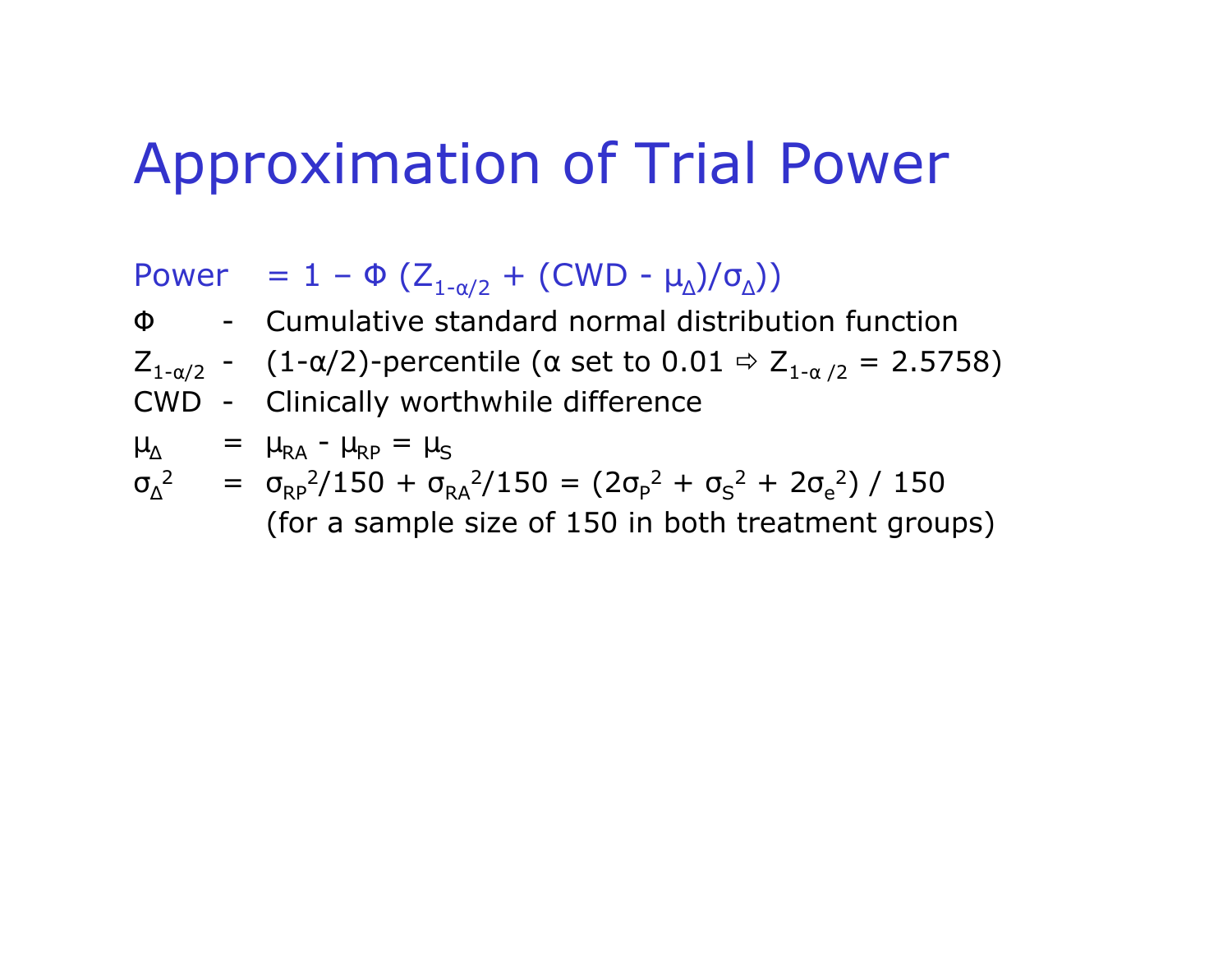## Uncertainty Model

In the present model, independent normal and inverse Gamma distributions are used for modeling uncertainty about population means and variances  $\mu_{\rm PD}$ ,  $\sigma_{\rm PD}^{-2}$ ,  $\sigma_{\rm P}^{-2}$ , and  $\sigma_{\rm e}^{-2}$ . Indexing the components of  $\sigma_{\text{PD}}^2$  and  $\mu_{\text{PD}}$  with j (j = log(Emax), log(EC50), log(G), or log(Cl)), this may b e expressed as:

 $\sigma_{\rm j}^{\rm -2} \quad \sim \; {\rm Inv\text{-}Gamma} \;$  (n $_{\rm j,s}^{\rm +2}$ /2, n $_{\rm j,s}$   $\times$  s $_{\rm j}^{\rm -2}$ /2) for all  $\rm j$  $\sigma_{\mathsf{P}}$ <sup>2</sup> ~ Inv-Gamma (n<sub>p</sub>/2, n<sub>p</sub>  $\times$  s<sub>p</sub><sup>2</sup>/2)  $\sigma_{\rm e}$ <sup>2</sup> ~ Inv-Gamma (n<sub>e</sub>/2, n<sub>e</sub>  $\times$  s<sub>e</sub><sup>2</sup>/2)  $\mu_{\sf j}$ |σ $_{\sf j}^2$   $\sim$   $\,$  N  $\,$  (m $_{\sf j}$ , σ $_{\sf j}^2$ /n $_{\sf j,m}$ ) for all  $\,$ j

Interpretation: The locations of the uncertainty distributions for the components of  $\mu_\mathsf{PD}$  are described by the hyperparameters m<sub>j</sub>, while their scales are tied to the corresponding σ<sub>j</sub>2.<br>Given σ<sub>j</sub>2, the uncertainty about the μ<sub>j</sub> is also determined by the hyperparameters n<sub>j,m</sub>, which may be envisaged as the number of subjects previously observed to estimate  $\mu_j$ . If the information about  $\mu_j$  is actually derived on a previous sample of  $\mathsf{n}_{\text{j,m}}$  observations of  $\mathsf{j},$  $\mathsf{m}_\mathrm{j}$  would typically be chosen to equal the maximum-likelihood estimate of  $\mu_\mathrm{j}$ . In analogy, the hyperparameters s<sub>j</sub>, s<sub>p</sub> and s<sub>e</sub> may be previous estimates of the corresponding population variances derived from  $\mathsf{n_{j,s^{\prime}}}$   $\mathsf{n_{p}}$  and  $\mathsf{n_{e}}$  observations, respectively.

Thus, the hyperparameters  $n_{j,m}$ ,  $n_{j,s}$ ,  $n_P$  and  $n_e$ , generically referred to as n, in the following, quantify the amount of existing information about the respective populatio n param eters.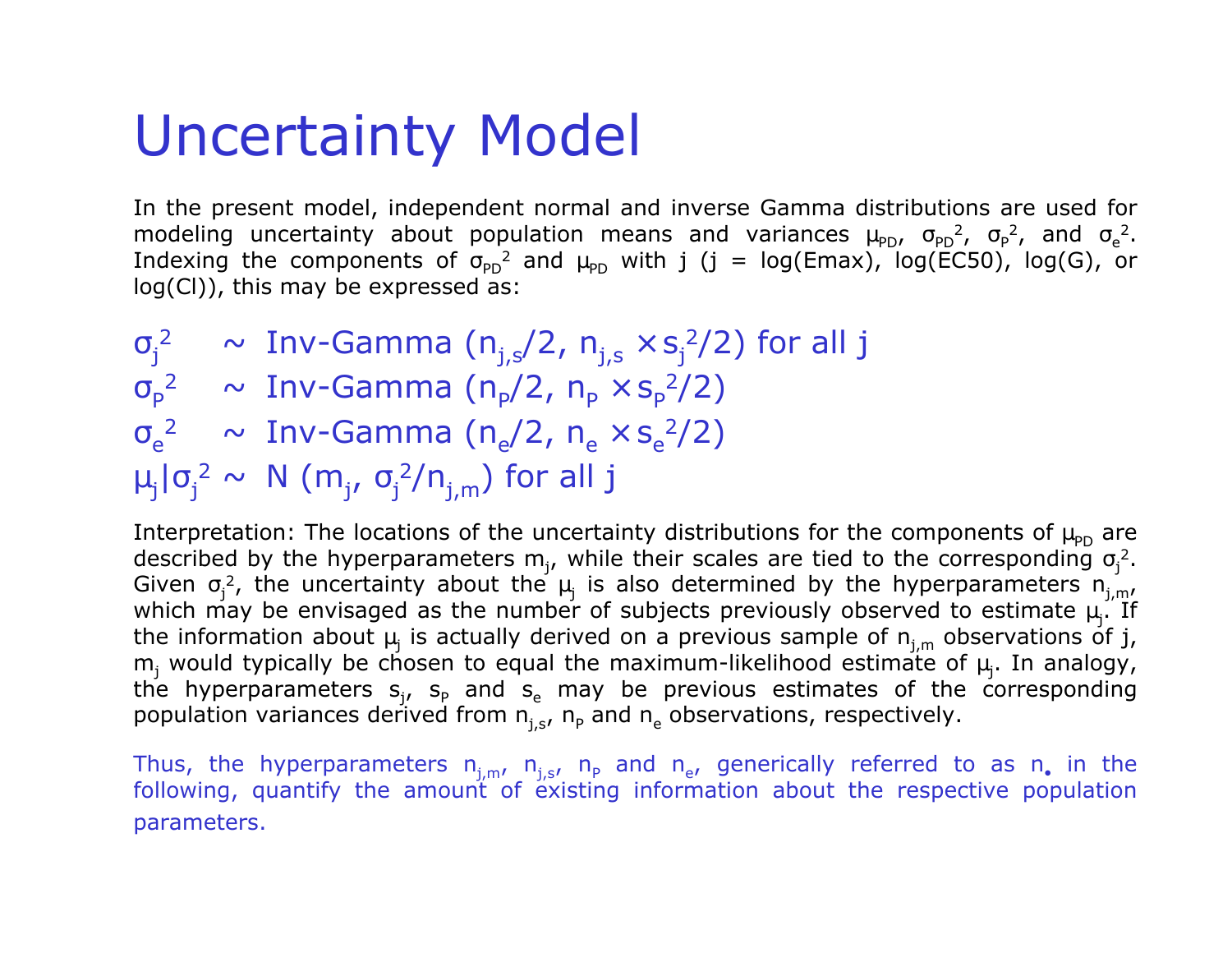### Uncertainty about Power

As a consequence of power predictions being based on uncertain means and standard deviations of individual P KPD parameters in the population, power itself is uncertain and may be represented by a probability distribution. The spread of this uncertainty function is an indicator of uncertainty about, or precision of, predicted power. It is determined by all input constants m., s. and n., and can be approximated by simulation.

Spread is operationalized by the standard deviation, SD<sub>Power</sub>, and 5% quantile. The 5% quantile, Q5<sub>Power</sub>, provides the power estimate above which true trial power falls with a pro bability o f 9 5 %.

Mean predicted power, M<sub>power</sub>, is used as a point predictor of power in the presence of param eter uncertainty.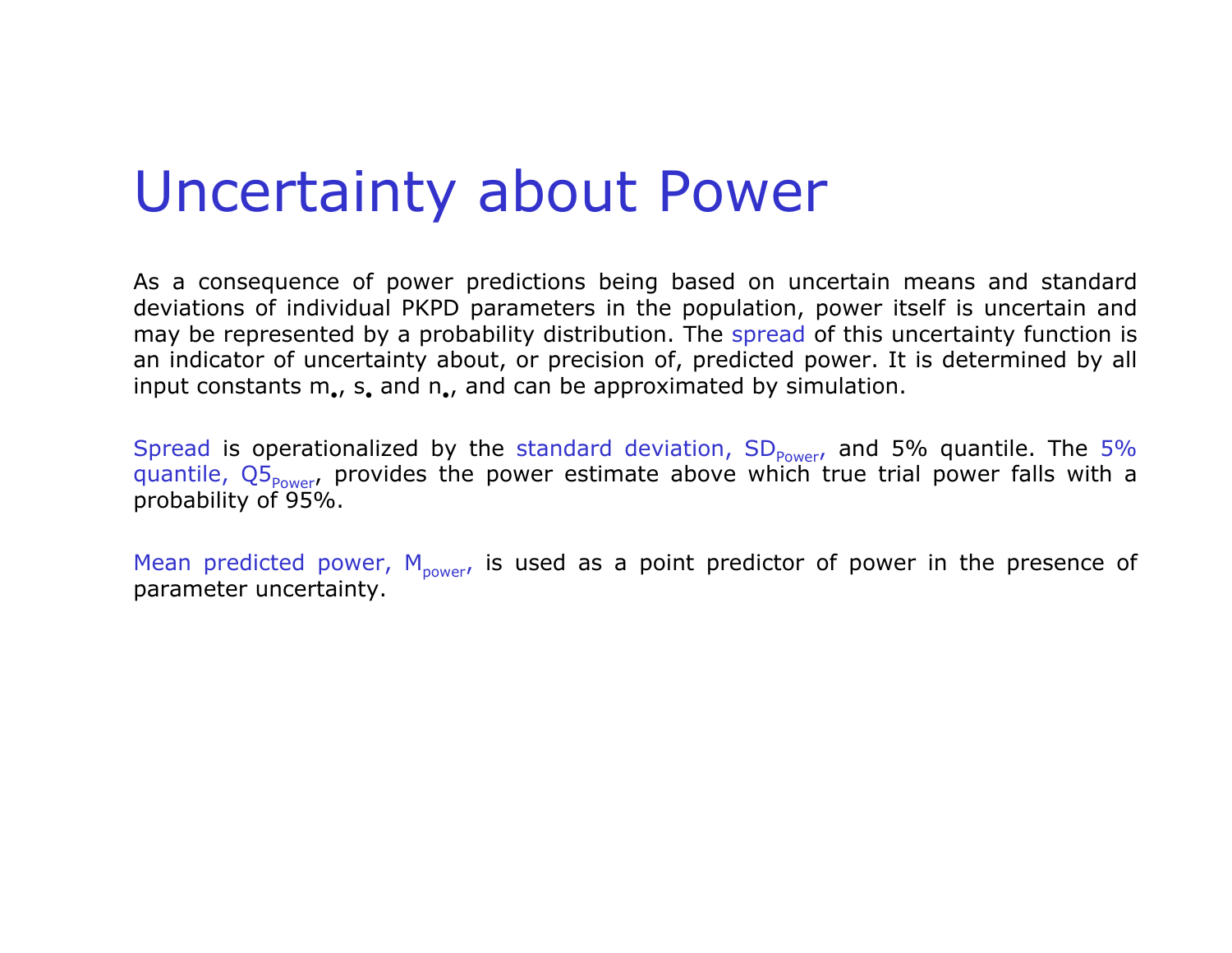### Simulation of Predictive Distributions

In the present study, four scenarios, referred to as 10&10, 10&40, 40&10 and 40&40, were simulated with hyperparameters (input variables) set to the following values:

| Scenario | $S_p, S_e$ | $m_{logEmax}$<br>$m_{logEC50}$ | $m_{logG}$ , $m_{logCl}$ | $S_{logEmax}$ , $S_{logEC50}$<br>$S_{logG}$ , $S_{logCl}$ | n.       |
|----------|------------|--------------------------------|--------------------------|-----------------------------------------------------------|----------|
| 10&10    | 10         | 4.60020                        | 0.911316                 | 0.099751                                                  | 2 or 100 |
| 10&40    | 10         | 4.53096                        | 0.842081                 | 0.385253                                                  | 2 or 100 |
| $40\&10$ | 40         | 4.60020                        | 0.911316                 | 0.099751                                                  | 2 or 100 |
| 40&40    | 40         | 4.53096                        | 0.842081                 | 0.385253                                                  | 2 or 100 |

The first number in the labels of the scenarios provides the values chosen for both  $s_{\text{\tiny{P}}}$  and  $s_{\rm e}$ . The values selected for  ${\rm m}_{\rm logEmax}$ ,  ${\rm m}_{\rm logEC50}$ ,  ${\rm m}_{\rm logGI}$ ,  ${\rm m}_{\rm logCI}$ ,  ${\rm s}_{\rm logEC50}$ ,  ${\rm s}_{\rm logGI}$  are expected first and second moments for log(Emax), log(EC50), log(G) and log(Cl), if the true means of Emax, EC50, G and Cl were 100, 100, 2.5 and 2.5, respectively, and if the true coefficients of variation of these four parameters were 10% (scenarios 10&10 and 40&10) and 40% (scenarios 10&40 and 40&40). Values for n, were set according to the sensitivity analysis procedure described below.

For each scenario and settings of the n. (2 or 100), 5000 samples of  $\mu_\mathsf{logEmax'}$ ,  $\sigma_\mathsf{logEmax}^2$ ,  $\mu_{\sf logEC50}$ , σ<sub>logEC50</sub>2,  $\mu_{\sf logG}$ , σ<sub>logG</sub>2,  $\mu_{\sf logCl}$ , σ<sub>logCl</sub>2, σ<sub>p</sub>2, and σ<sub>e</sub>2 were drawn from their probability distribution, corresponding power approximations were obtained, and SD<sub>Power</sub>, Q5<sub>Power</sub> and M<sub>power</sub> were computed.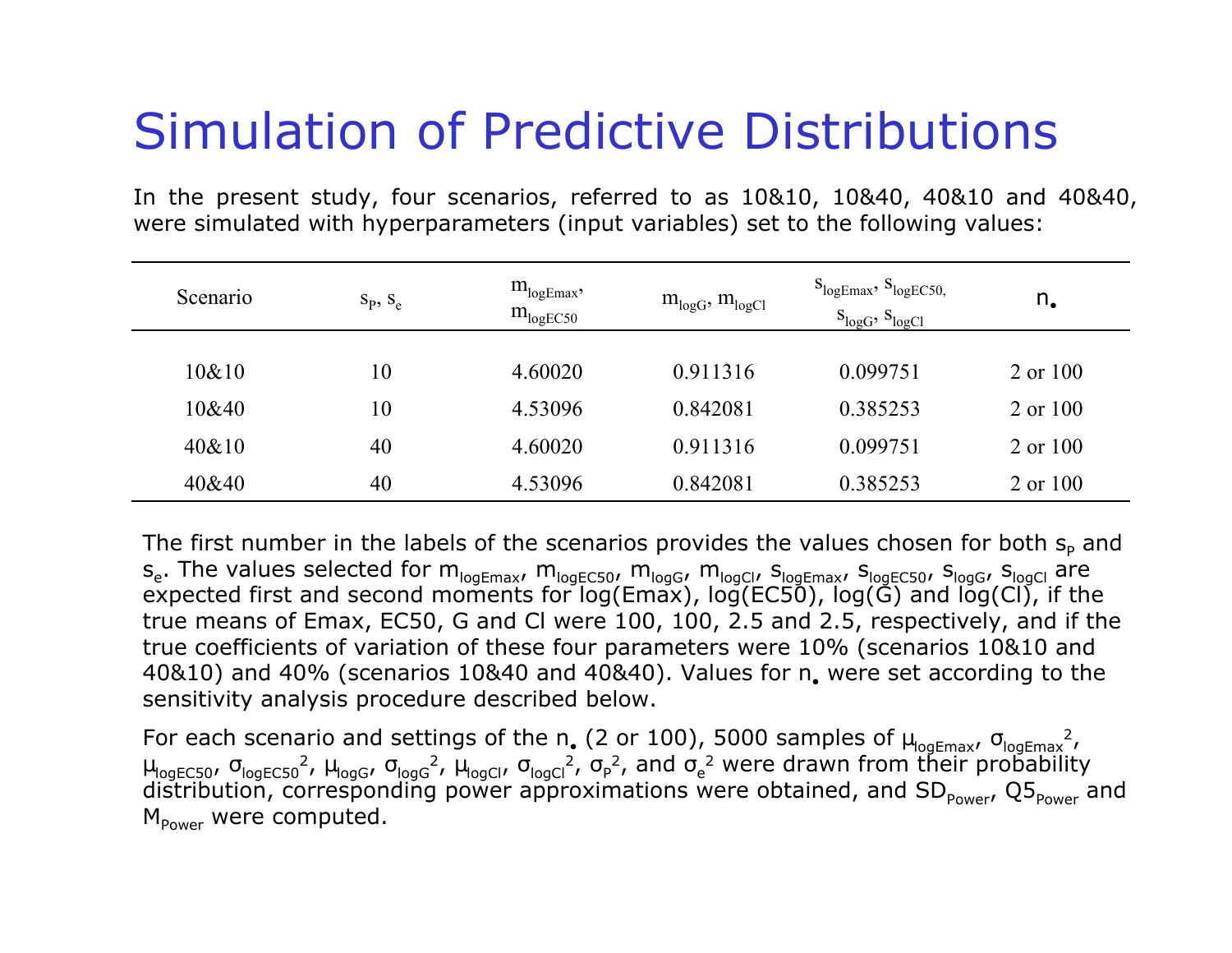## Sensitivity Analysis

To evaluate the differential effects of the 10 hyperparameters  $\eta_{j,m'}$ ,  $\eta_{j,s'}$ ,  $n_P$  and  $n_e$  (n $_{*}$ ) on the precision and expectation of predicted power, we used a  $2^{10}$  factorial design with the different n<sub>e</sub> set at either 2 ("little existing information") or 100 ("much existing information"). For each factor combination, 2 repetitions were simulated. Moreover, the w hole e xperiment was performed for three different dose rates, i.e., D = 144, D = 250 and D = 435. In a typical subject with Emax = EC50 = 100 and G = Cl = 2.5 (that is, a subject whose PKPD parameters correspond to  $\theta_{\text{PD}} = m$  and P = e = 0), these dose rates would generate responses of 20%, 50% and 80% of Emax. Values for CWD were sel ecte d to provide similar ranges of expected power in the order of 99% (based on a model with certainty about param eters) for all doses and scenarios.

The impact of the 10 input variables n, on the precision of predicted power (expressed by  $\mathsf{SD}_{\mathsf{Power}}$  and  $\mathsf{Q5}_{\mathsf{Power}}$ ) was studied separately for the 3 dose rates and 4 scenarios. Conventional analysis of variance was used to model the variance components of main effects and interactions. Thus, in ANOVA terminology, SD<sub>power</sub> or Q5<sub>power</sub> were univariate response variables, and the 10 different n. served as factors used to explain the variation of SD<sub>power</sub> or Q5<sub>power</sub>. For each main and interaction effect, the corresponding sum of squares was expresse d as a percentage of the total sum of squares (eta-squared). Moreover, a total sensitivity index quantifying the importance for SD<sub>Power</sub> or Q5<sub>Power</sub> of each of the 10 input variables n, was obtained by adding all eta-squared statistics for main and interaction effects involving that variable.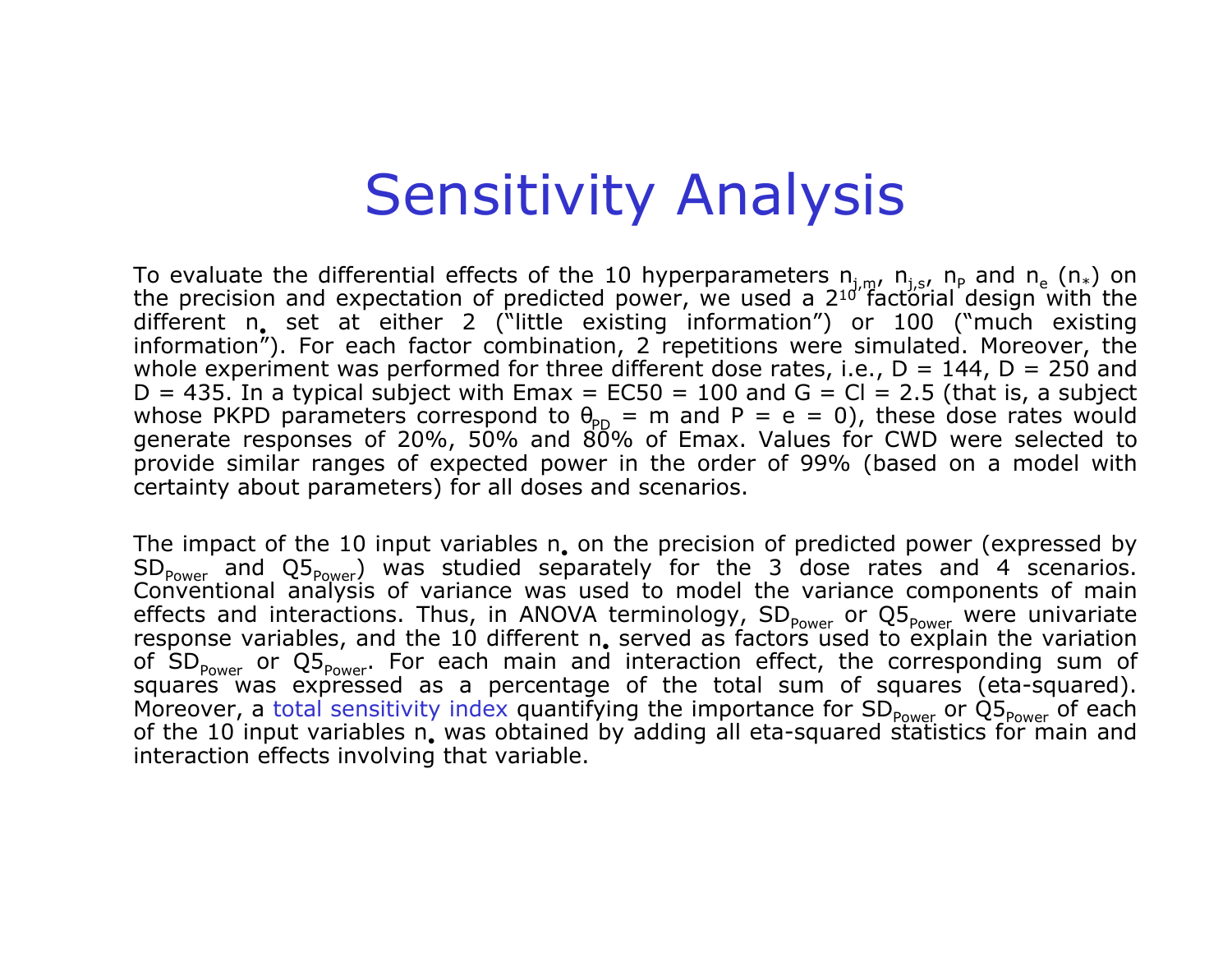# Results (1)

Descriptive measures of uncertainty about predicted power were first obtained with all n. set at either 2 or 100 (Table below). This confirmed that high overall uncertainty associated with PKPD population parameters (all n, set to 2), resulted in large values for SD<sub>power</sub> (between 38.8% and 43.5%) and small values for Q5 $_{_{\rm{Power}}}$  (between 0.00% and 0.92%) for all scenarios and dose rates. In contrast, with low uncertainty about these parameters (all n. set to 100), maximal SD $_{_{\mathrm{Power}}}$  was 8.53% and minimal Q5 $_{_{\mathrm{Power}}}$  was 77.2%. Except for scenario 10&40, low levels of uncertainty were associated with values of SD<sub>Power</sub> below 5% and of Q5<sub>Power</sub> above 85%.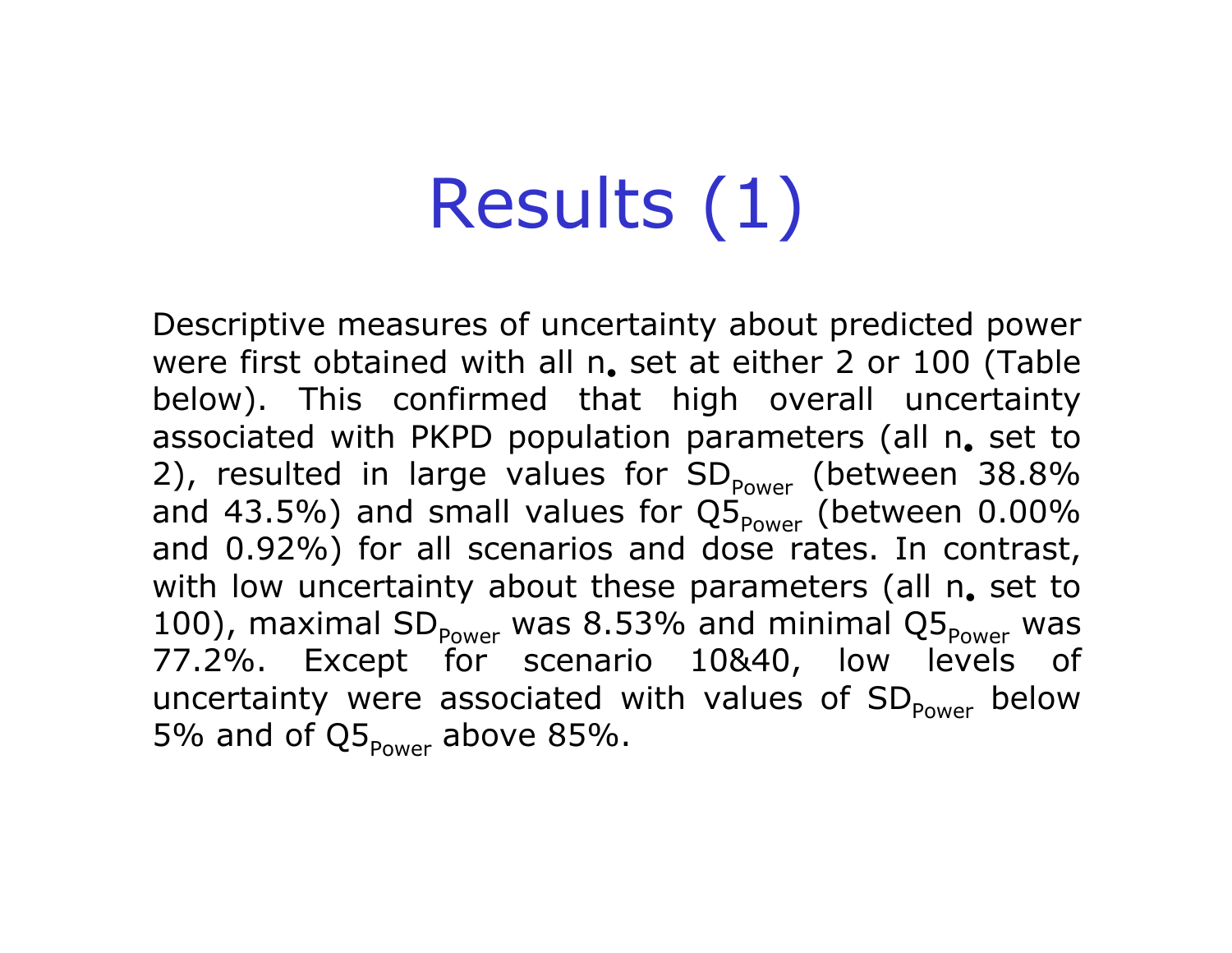# Results (2)

With the n, set to infinity, that is, when assuming certainty about input parameters, power predictions with the current model would have exceeded 95% for all scenarios and dose rates. As a consequence, and because power is restricted to values between 0 and 1, wider prediction intervals associated with high levels of uncertainty about parameters (n, = 2) shifted the expected value for predicted power,  $M_{Power}$ , towards values closer to zero (between 32.1% and 50.1%). The median of predicted power (not shown) ranged between 3.9% and 47.2% for the different scenarios and dose rates.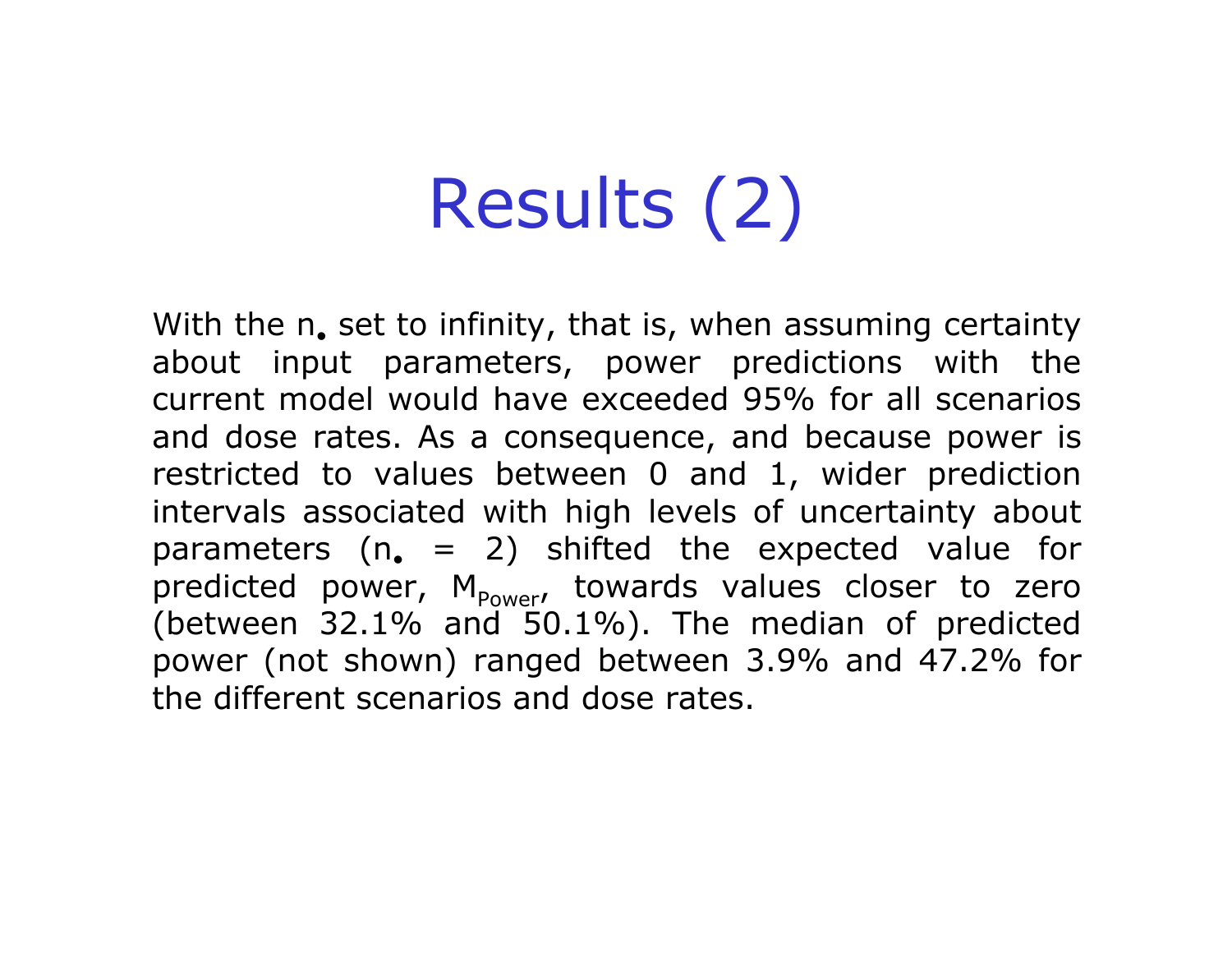### Simulation Results

| Scenario | Dose Rate | <b>CWD</b>       | $\rm n^a$             | $SDPower (\% )$ | $Q5_{Power}$ (%) | $M_{Power}$ (%) |
|----------|-----------|------------------|-----------------------|-----------------|------------------|-----------------|
| 10&10    | 144       | 13               | $\overline{2}$<br>100 | 42.9<br>2.41    | 0.13<br>92.8     | 48.6<br>97.7    |
|          | 250       | 42               | $\overline{2}$<br>100 | 42.8<br>4.40    | 0.00<br>87.7     | 39.5<br>96.6    |
|          | 435       | 71               | $\overline{2}$<br>100 | 41.0<br>4.18    | 0.00<br>88.6     | 32.1<br>96.9    |
| 10&40    | 144       | 20               | $\overline{2}$<br>100 | 43.5<br>8.53    | 0.01<br>77.2     | 47.0<br>94.5    |
|          | 250       | 40               | $\overline{2}$<br>100 | 42.8<br>7.37    | 0.00<br>82.6     | 39.2<br>96.4    |
|          | 435       | 60               | $\sqrt{2}$<br>100     | 41.2<br>7.61    | 0.00<br>82.8     | 32.2<br>96.4    |
| 40&10    | 144       | $-10$            | $\overline{2}$<br>100 | 40.1<br>1.20    | 0.92<br>95.8     | 50.1<br>98.1    |
|          | 250       | 20               | $\overline{2}$<br>100 | 39.9<br>1.61    | 0.64<br>94.4     | 42.5<br>97.6    |
|          | 435       | 48               | $\overline{2}$<br>100 | 39.6<br>1.22    | 0.18<br>95.9     | 38.1<br>98.3    |
| 40&40    | 144       | $\boldsymbol{0}$ | $\overline{2}$<br>100 | 40.4<br>2.11    | 0.82<br>93.7     | 43.6<br>97.8    |
|          | 250       | $20\,$           | $\overline{2}$<br>100 | 39.9<br>1.53    | 0.51<br>95.9     | 37.7<br>98.8    |
|          | 435       | 40               | $\overline{2}$<br>100 | 38.8<br>1.47    | 0.05<br>96.2     | 32.4<br>99.0    |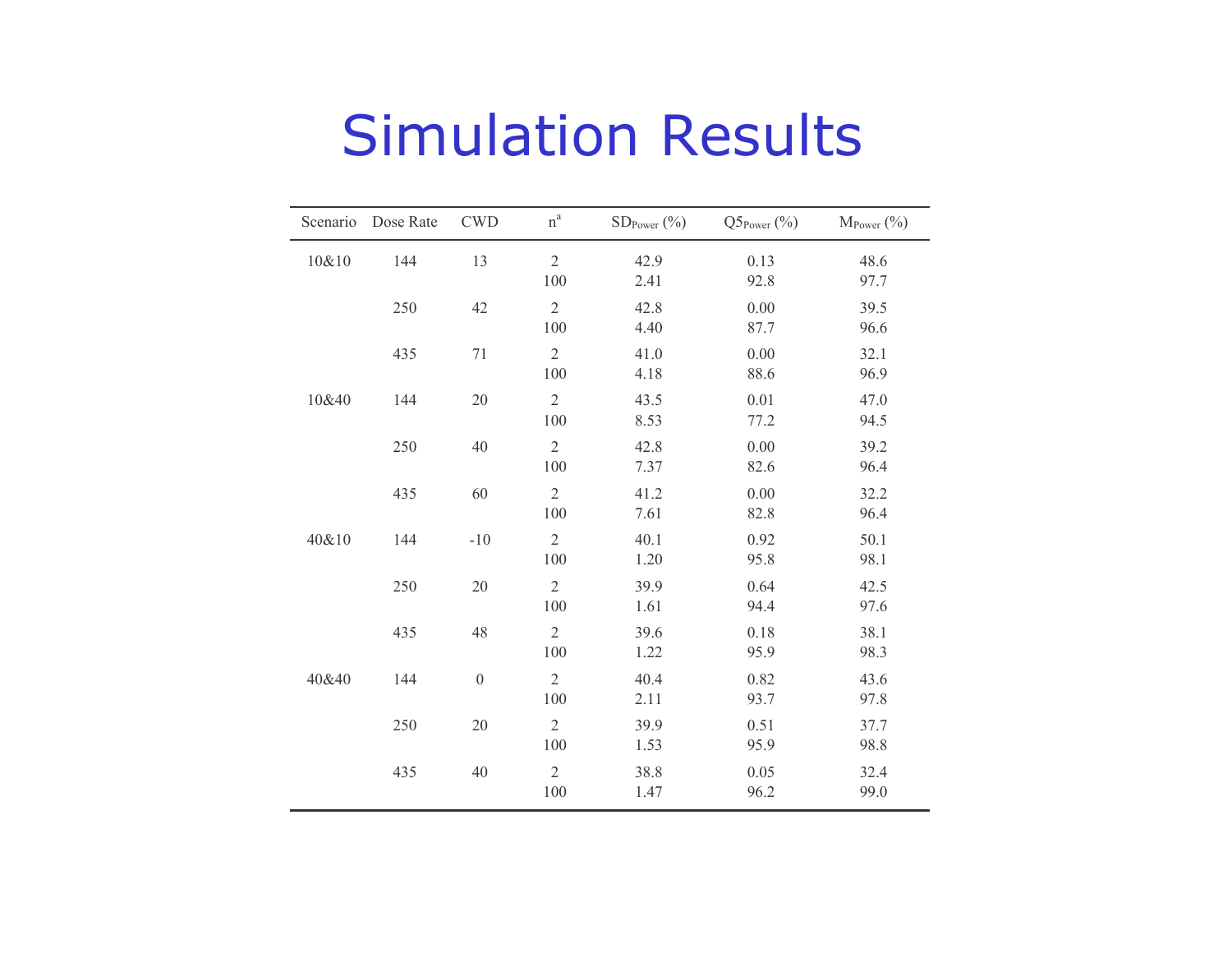#### Standard Deviation



Sensitivity of standard deviation of trial power  $(SD_{Power})$  to uncertainty about input parameters (quantified by  $n_e$ ). Large values of sensitivity indices indicate an important influence on SD<sub>power</sub> and corresponding parameters need to be input with high precision into CTS to allow reliable power predictions.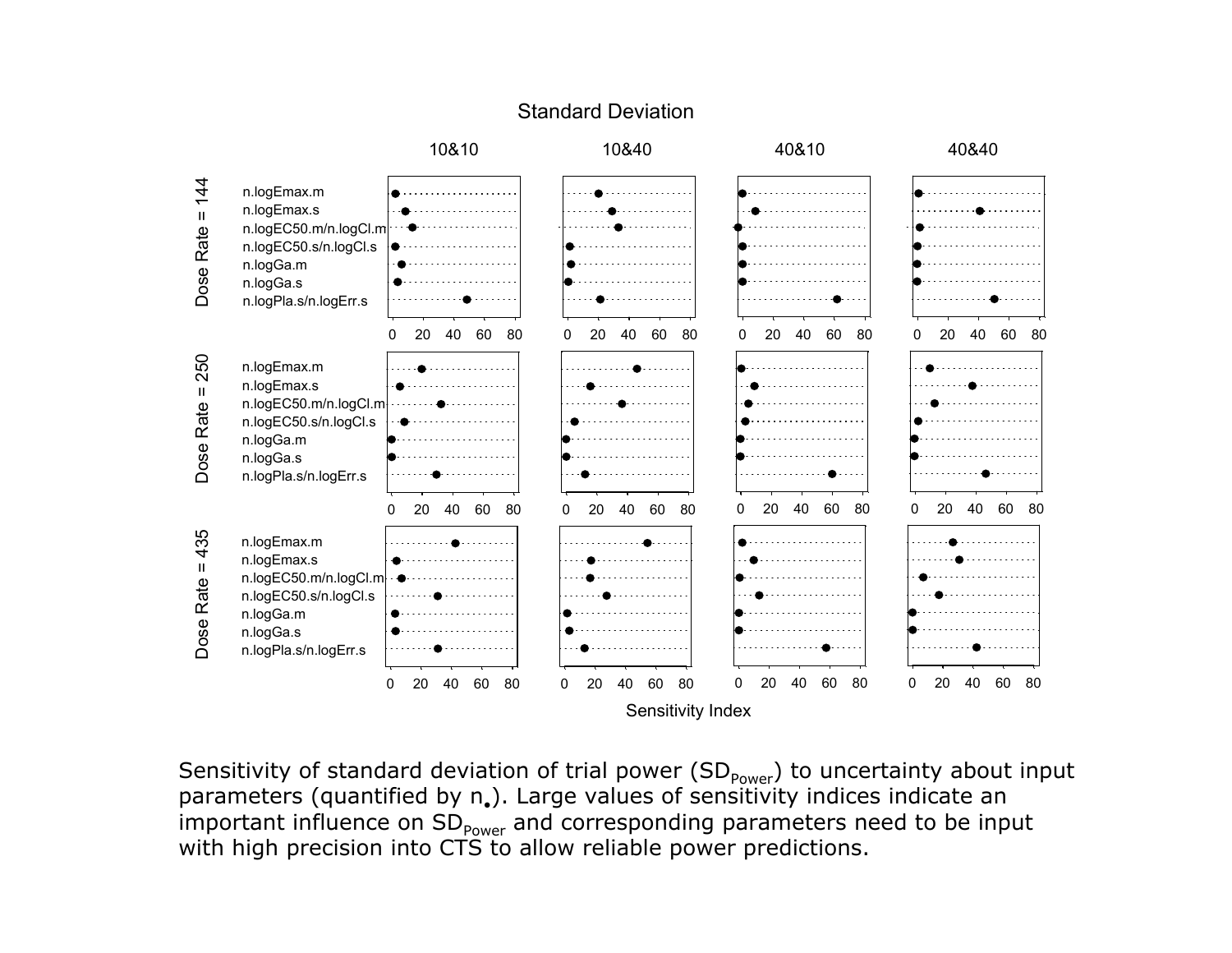

Sensitivity of standard deviation of the 5% quantile of predicted power to uncertainty about input parameters (quantified by  $n_a$ ). Large values of sensitivity indices indicate an important influence, and corresponding parameters need to be input with high precision into CTS to allow reliable power predictions.